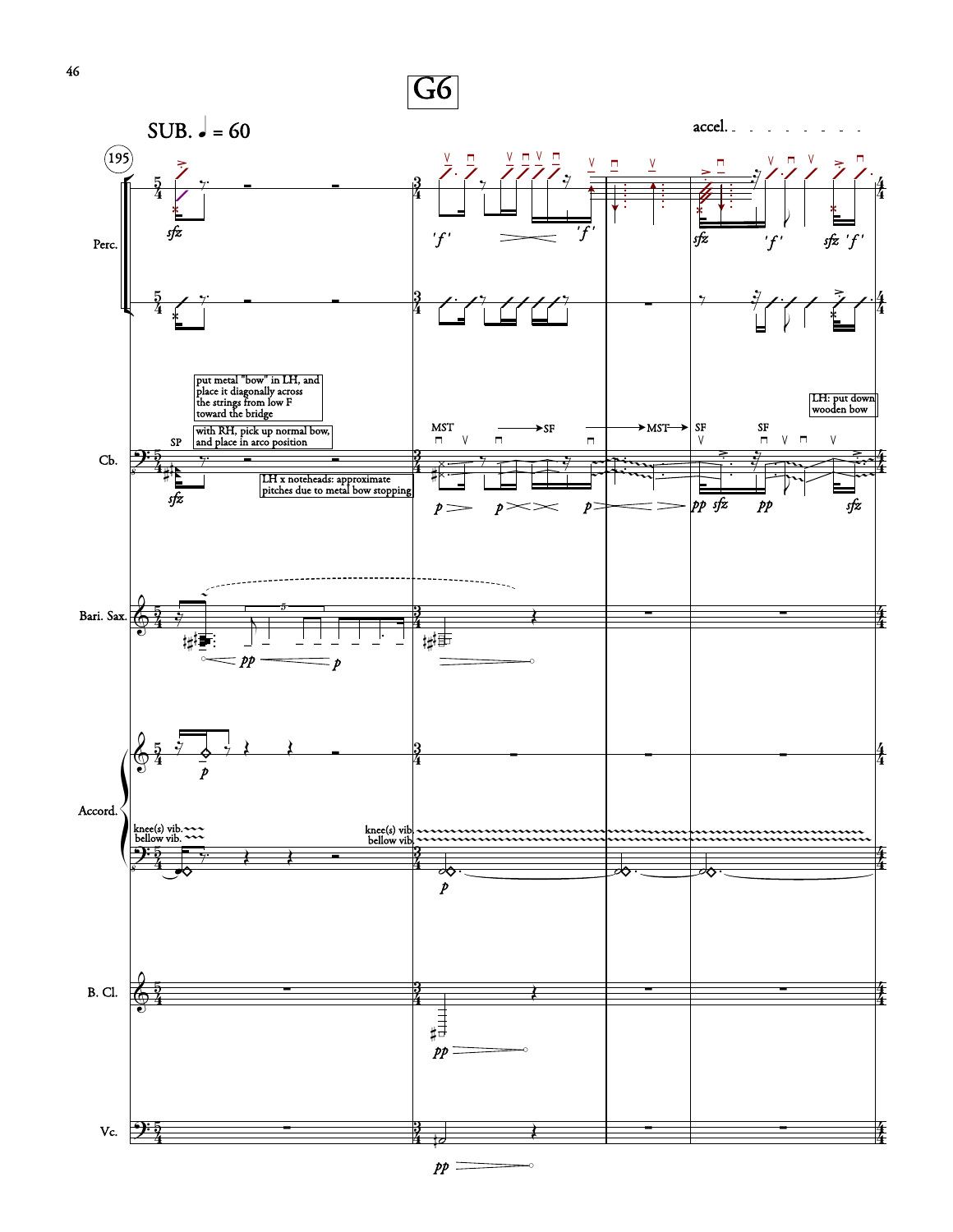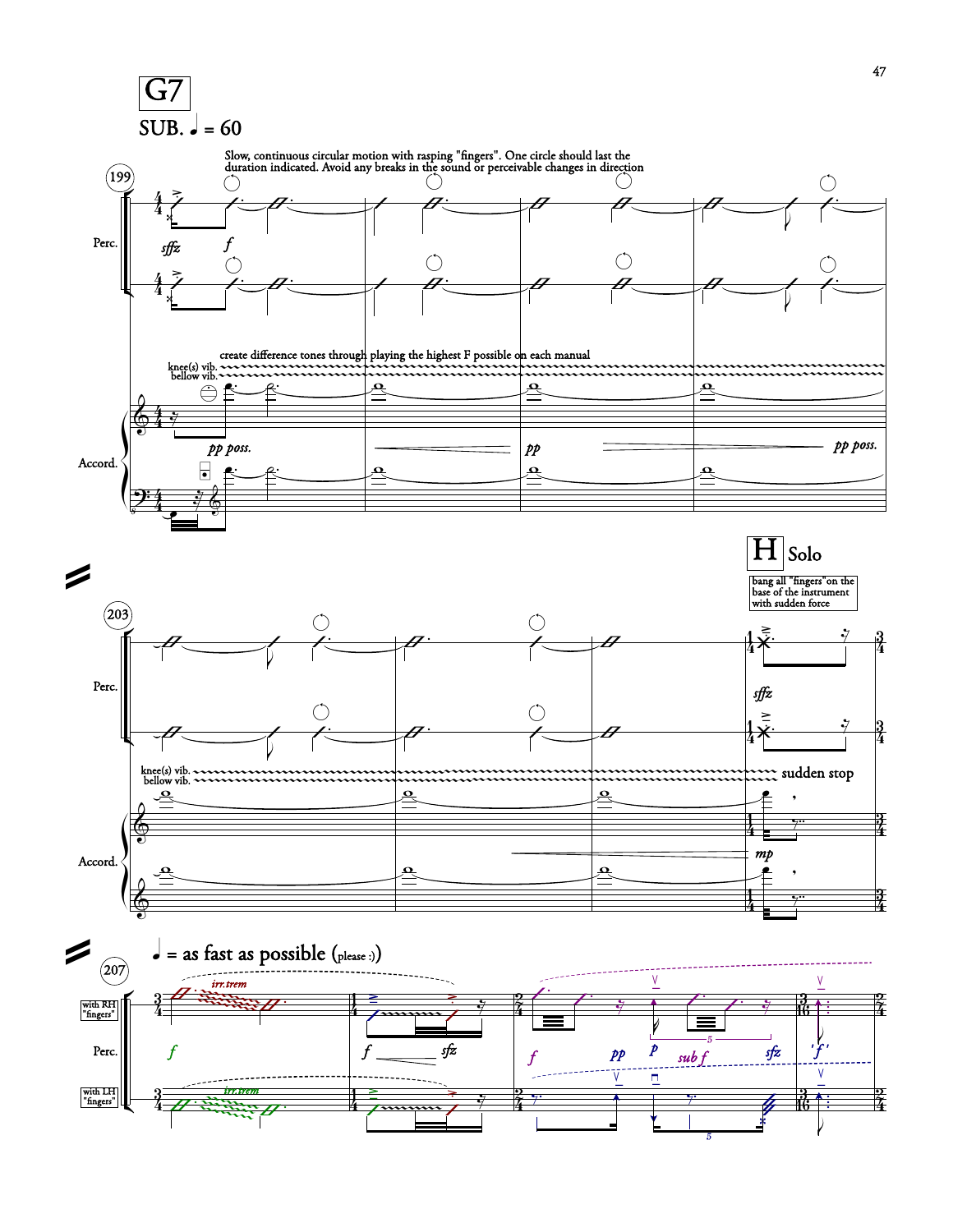







=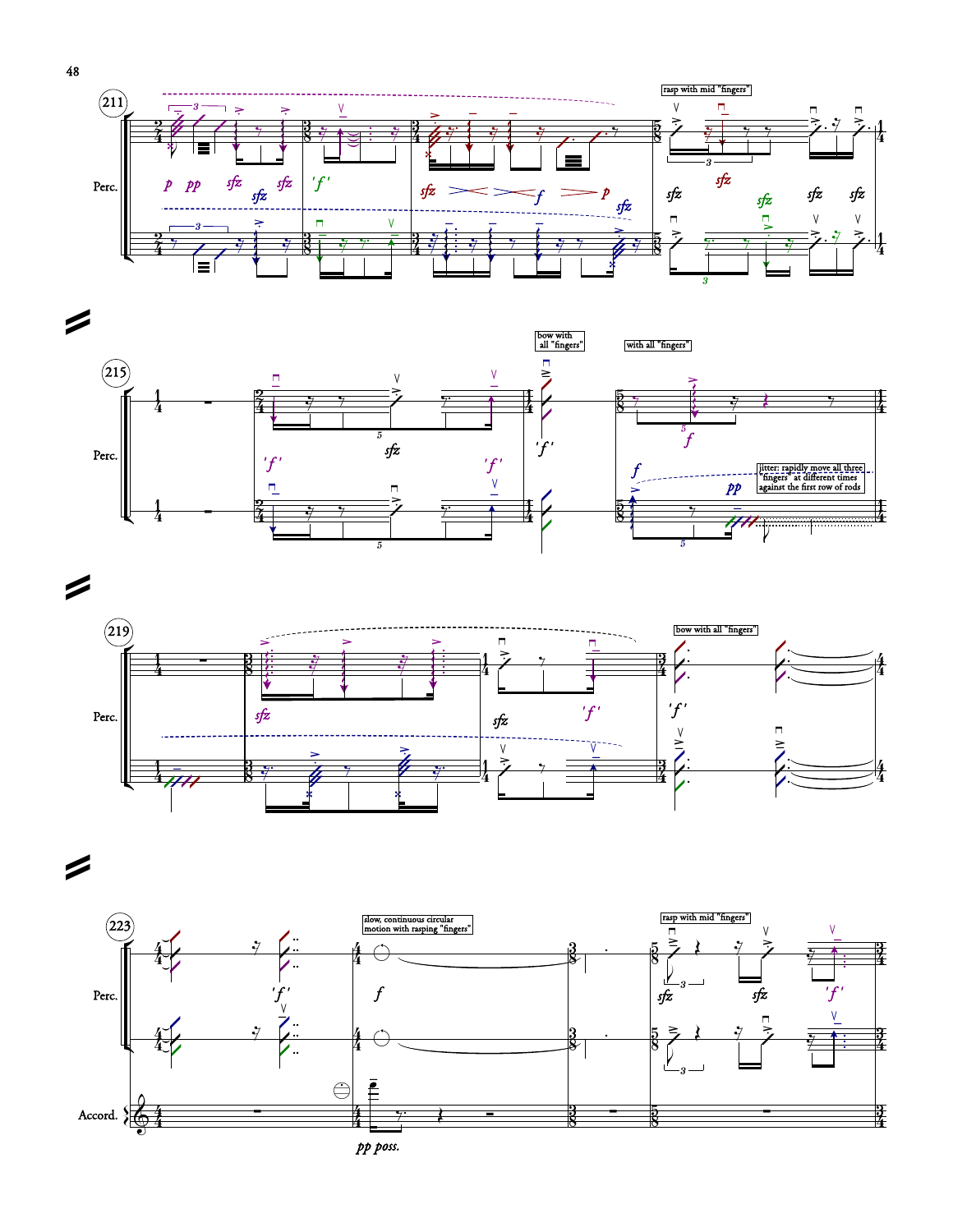







*pp poss.*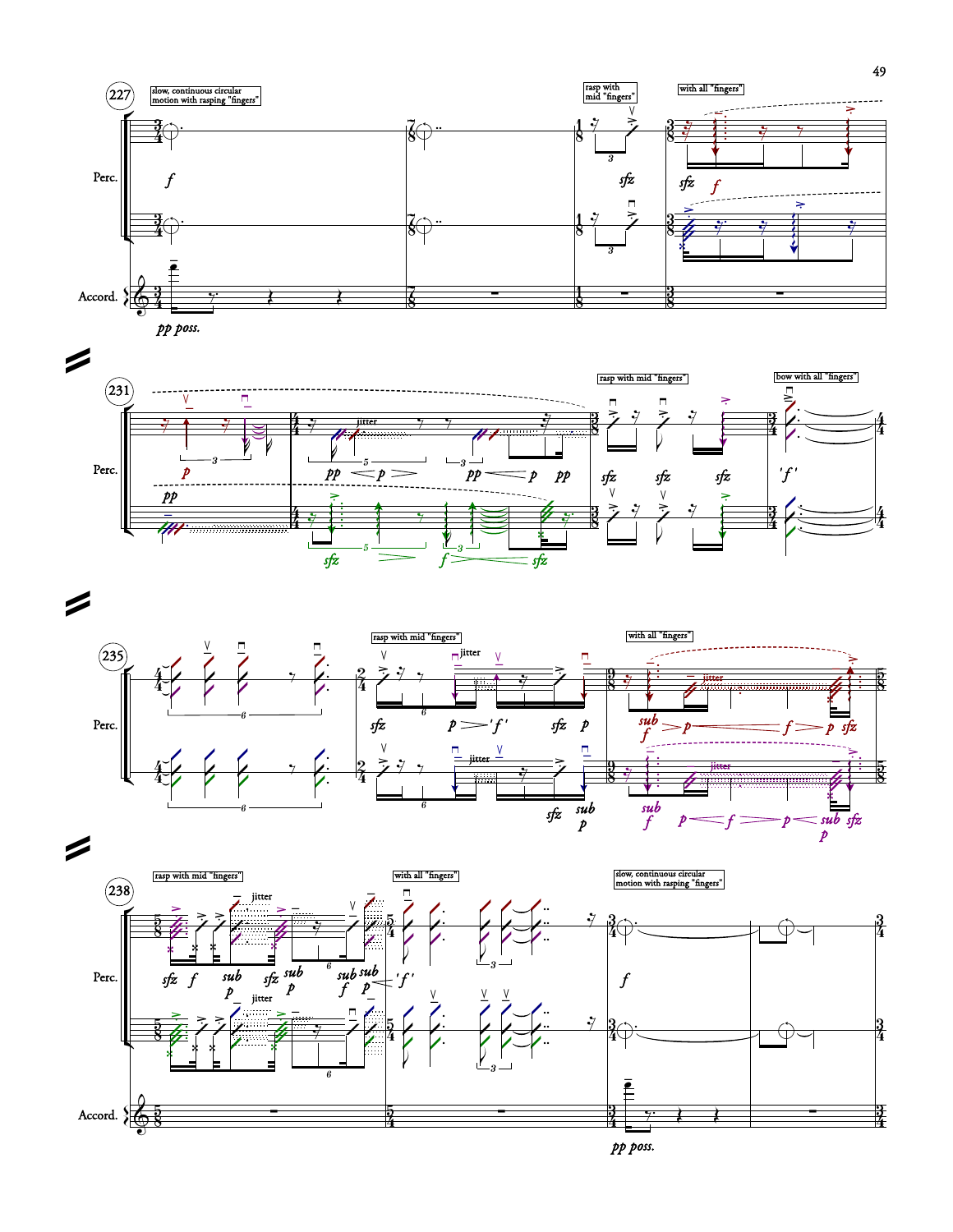



=